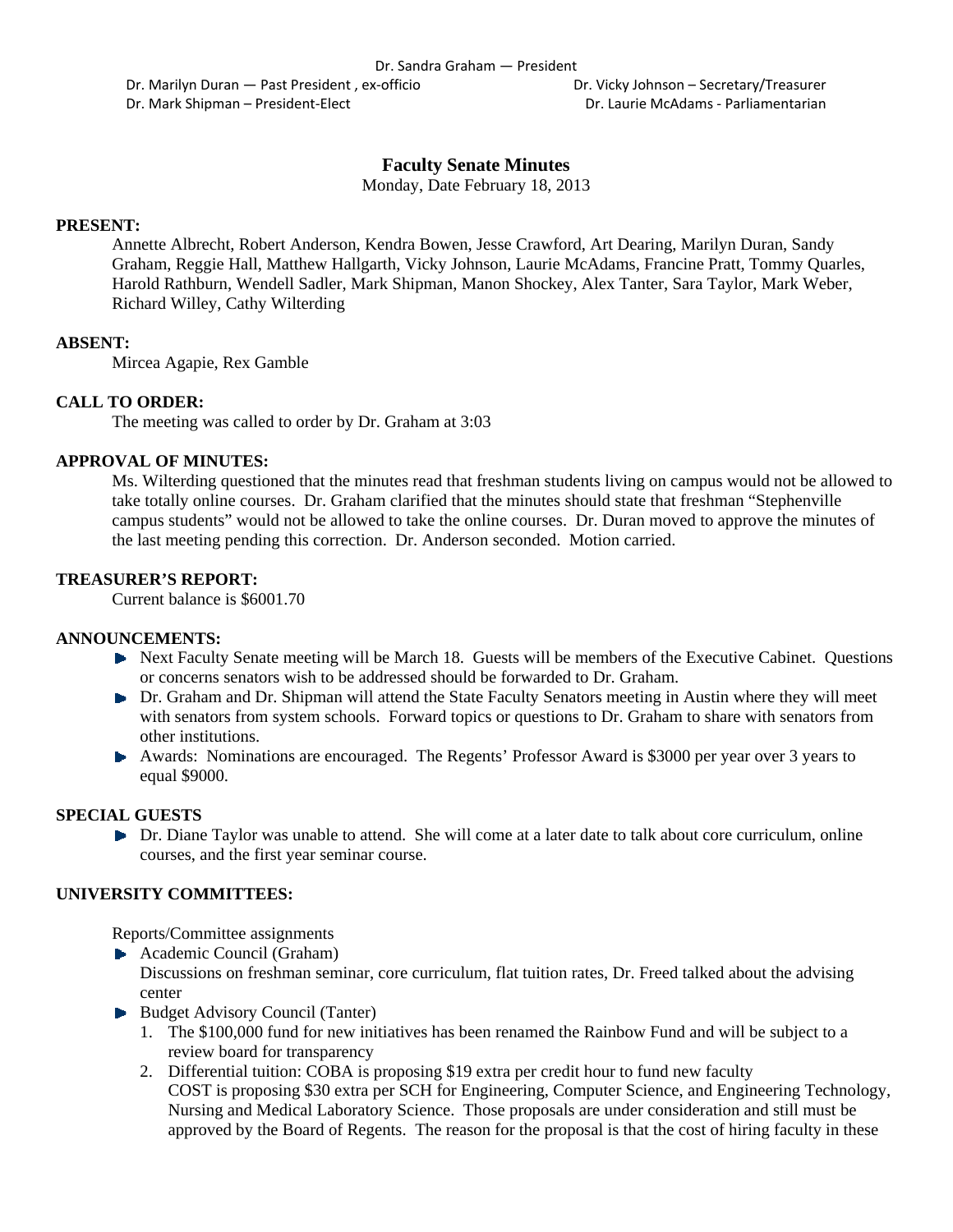Dr. Sandra Graham — President

Dr. Marilyn Duran — Past President , ex‐officio Dr. Vicky Johnson – Secretary/Treasurer

Dr. Mark Shipman – President‐Elect Dr. Laurie McAdams ‐ Parliamentarian

programs is significantly higher. COBA is also working toward AACSB accreditation that will require some new faculty hires.

- 3. Ms. Pratt inquired how transferring course fees to the deans' discretion will affect student activities associated with the courses. Course fees now will now be handled through the deans Those concerned with current use should talk with their deans.
- **Curriculum Committee (Hallgarth)** No report
- SEMEC (none) No report
- **CII** Advisory Council (Wilterding) No report
- **Employee Benefits Committee (Graham)** There is a SAP for service and retirement awards, but the committee is discussing how to honor people other than giving a plaque.
- ▶ University Planning Council (Graham) See the updates on the webpage. All responses are there. They will meet next week to begin to discuss recommendations.
- University Calendar Committee (Johnson) Dr. Johnson will meet with Jana Boatright this week to plan meetings.
- Diversity, Access and Equity Committee (Graham) No report
- CLASS (Graham)

This is more of a task force. The committee met last Friday for reflections and discussed how to help faculty/student relationships.

**Faculty Handbook Committee (Shipman)** Stan Swam is putting together a draft of all chapters except #4 (Tenure and Promotion). The committee will be meeting again on Feb. 25. Let them know of specific issues regarding tenure and promotion. Regent Mendoza is also requesting looking at post-tenure review. Not all departments are following what's in the handbook.

# **TASK FORCES**

Task Forces with Faculty Senate representation

- **►** Adjunct Faculty Compensation Issues
	- Their recommendations are as follows, but have not yet been forwarded as an official report:
	- 1. Bring the pay scale up to the level of "geographically commensurate institutions"
	- 2. Entertaining a faculty line item per 6 adjuncts
	- 3. Adding specified adjuncts to two additional categories:
		- a. Affiliate Faculty: 2 courses \$18,000
		- b. Visiting Faculty: 4 courses \$36,000
	- 4. More rigorous training for adjunct faculty
- **EXECOMPETENT COMPETER COMPETER COMPRESSION** Issues

The committee will be meeting again this week. The charge is now excluding compression and inversion. Recommendations are due on March 15 (at least preliminary recommendations) for all of the task forces. Discussion on this issue included the following:

- 1. The committee was told by Dr. Murray that Angie Brown in HR is addressing compression and inversion issues. However, some members of the committee feel that until we address internal issues, it will be difficult to address market issues.
- 2. Compression and inversion has been a problem for years and has not yet been adequately addressed.
- 3. Our market (what Tarleton is paying new hires) is out of line with the average market of comparable institutions. The new hires that cause salary inversion here therefore compound the compression/inversion problem.
- 4. Faculty members are continually asked to "do more with less."